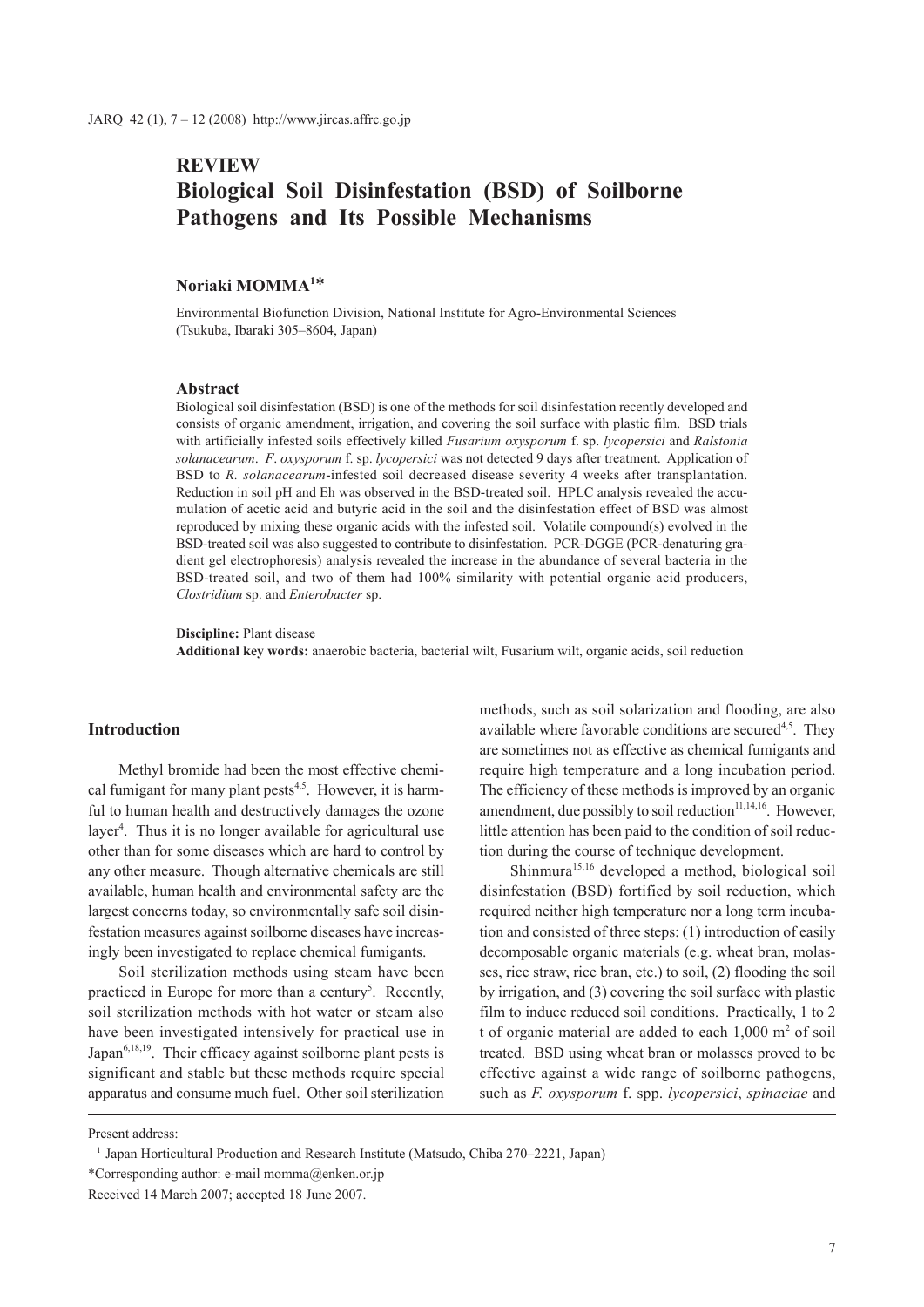*radicis-lycopersici*, *F. redolens*, *Phomopsis sclerotioides*, *Pyrenochaeta lycopersici*, *R. solanacearum*, and *Verticillium dahliae*, as well as the nematodes *Meloidogyne incognita* and *Pratylenchus* sp.15,16,20.

BSD is increasingly used in Japan, but its precise mechanism has not been studied so far. In this paper, using two important soilborne pathogens of tomato as models, i.e. Fusarium wilt pathogen, *F. oxysporum* f. sp. *lycopersici* and bacterial wilt pathogen, *R. solanacearum*, the efficacy of BSD using wheat bran was confirmed, and its possible mechanism was discussed in terms of key microorganisms active in reduced conditions.

#### **Efficacy of BSD**

BSD efficacy was determined using artificially infested soil. Soil was infested with *F*. *oxysporum* f. sp. *lycopersici* CU1 (race 1), the causal agent of Fusarium wilt of tomato. Infested soil (ca. 2.5 kg) in 14 cm-diameter pots was amended with 40 g of wheat bran, irrigated to maximum water holding capacity, and sealed with plastic film. In this system, excess water drained from a hole in the bottom of the pot. The pathogen was not detected 9 days after BSD treatment<sup>8</sup>. When 20 g of wheat bran were amended, significant disinfestation was not induced and the pathogen survived at  $1.7 \times 10^4$  CFU/g dry soil 14 days after treatment<sup>8</sup>. Survival of the pathogen was not affected in both non-treated soil and wheat bran-amended soil without irrigation; estimated population density was  $1.5 \times$  $10^6$  and  $1.7 \times 10^6$  CFU/g dry soil, respectively. When the soil without wheat bran was irrigated and the pots were sealed, the pathogen decreased to  $8.0 \times 10^4$  CUF/g dry soil. In the case of *Ralstonia solanacearum* EK1-2 (biovar 4, race 1), the causal agent of bacterial wilt of tomato, when 250 g of infested soil in a glass bottle was treated with BSD using 4 g of wheat bran, population of the pathogen decreased below the detection limit 14 days after treatment<sup>9</sup>. No colony was formed even when a portion of BSD-treated soil was directly spread onto selective media in both cases. Based on these results, BSD is expected to control Fusarium wilt and bacterial wilt of many crops including tomato.

#### **Factors associated with BSD**

BSD treatment reduced soil pH and Eh (Figs. 1 and 2). The pH reduction suggested the accumulation of organic acids. Eh reduction implied consumption of oxygen. In addition, a peculiar odor was generated from BSD-treated soil. When wheat bran-amended soil had been heated at 80ºC for 2 h prior to irrigation and sealing, the disinfestation effect of BSD against *F. oxysporum* f.



#### **Fig. 1. Effect of BSD on soil pH**

Soil samples were collected 1, 2, 3, 6, 9, 12, and 15 days after treatment and soil pH was measured by the conventional method (soil : water = 1 : 2.5; reproduced from Momma et al. (2006) with permission).

 $\rightarrow$ : Control,  $\rightarrow$  : Irrigated and covered soil,  $\rightarrow$ : Wheat bran-amended soil,  $\rightarrow$ : BSD.



# **Fig. 2. Effect of BSD on soil Eh**

Soil Eh was measured every day for 15 days with an ORP meter; reproduced from Momma et al. (2005) with permission.  $\rightarrow$ : Control,  $\rightarrow$ -: Irrigated and covered soil,

 $\rightarrow$ : Wheat bran-amended soil,  $\rightarrow$ : BSD.

sp. lycopersici was not induced<sup>8</sup>. Indigenous microorganisms play an important role in BSD-treated soil.

### **1. Organic acids**

Acetic acid and n-butyric acid were detected in BSDtreated soil by HPLC analysis<sup>9</sup>. Acetic acid accumulated at 2,100 mg/kg dry soil and butyric acid at 1,800 mg/kg dry soil, 15 and 6 days after treatment, respectively. Soil amended with the organic acids could almost reproduce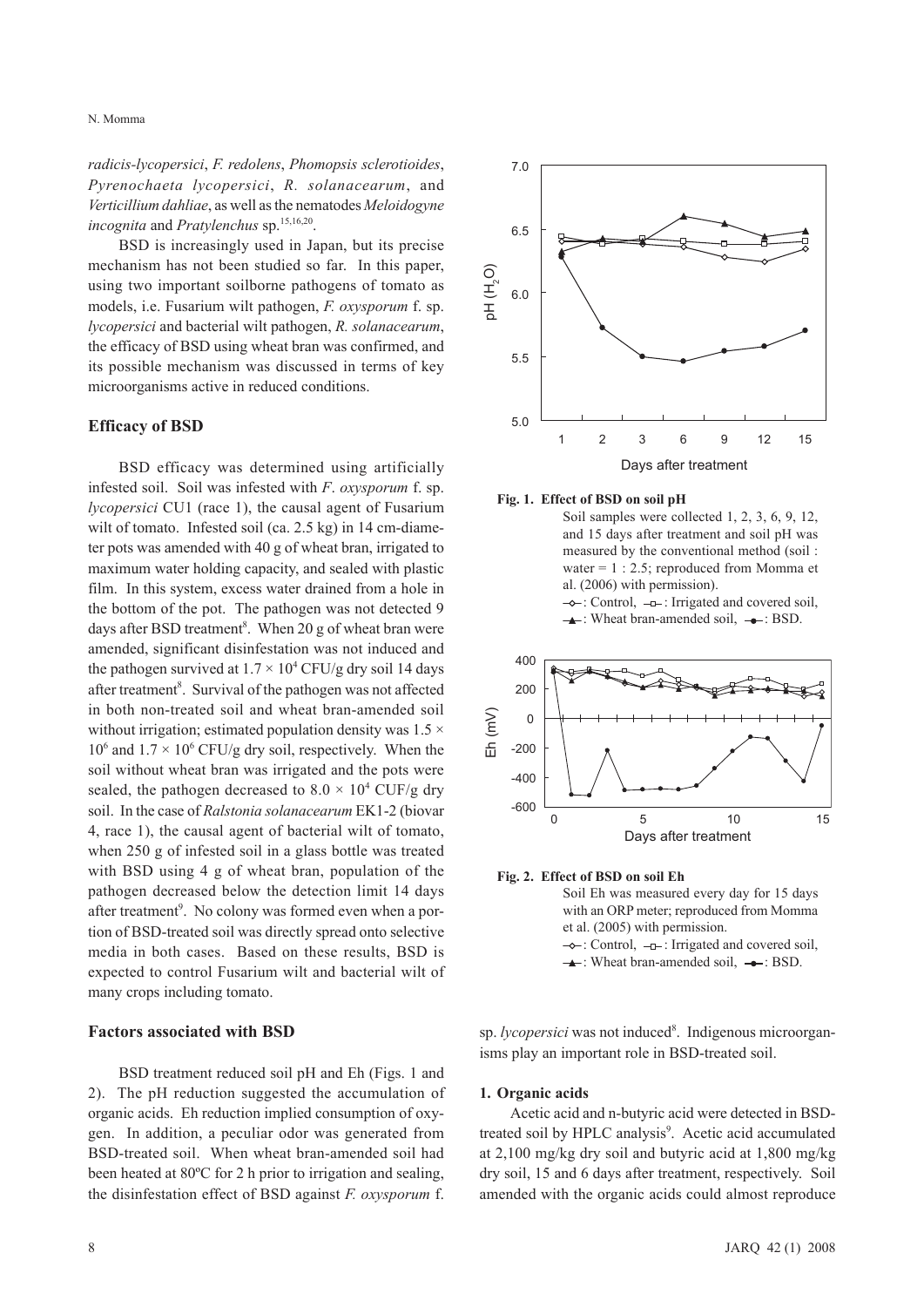the pesticidal effect of BSD against the pathogens<sup>9</sup>. When *R. solanacearum*-infested soil was mixed with the mixture of butyric and acetic acid (1,000 mg/kg of dry soil, each), the pathogen decreased below the detection limit 7 days after incubation. In the case of *F. oxysporum* f. sp. *lycopersici*, the survival of the pathogen was estimated to be 0.6% of the non-amended treatment 7 days after incubation in the soil mixed with butyric acid and acetic acid (2,000 mg/kg of dry soil, each). However, the population density of the pathogen was still maintained at  $10^3$  CFU/g dry soil.

Survival of *F. oxysporum* f. sp. *lycopersici* in acetic acid or butyric acid solution was subsequently determined. Bud cells were completely killed in 0.02% acetic acid or 0.02% butyric acid, but chlamydospores barely survived in 0.14% acetic acid or 0.2% butyric acid solution<sup>9</sup>.

These results implied that chlamydospores were tolerant to both acids possibly because of their thick cell wall. However, once chlamydospores germinated, their tolerance should be lowered as were bud cells. In the soil mixed with the organic acids, chlamydospores might remain dormant. The dormancy should have helped the pathogen survive, resulting in incomplete suppression. While in the BSD-treated soil, chlamydospores are expected to germinate in an early, aerobic phase due to stimuli from decomposing wheat bran and then are killed through subsequent organic acid accumulation. Therefore, a germination-lysis mechanism<sup>3</sup> is applicable to BSDmediated disinfestation. When *F*. *oxysporum* was incubated under anaerobic conditions, mycelial growth was completely suppressed but mycelia remained viable<sup>8</sup>. These results suggest that the efficacy of BSD is attributed mainly to the accumulation of acetic acid and butyric acid and indirectly to oxygen deficiency.

#### **2. Soil microorganisms**

The FDA method<sup>1,13</sup> elucidated the enhancement of microbial activity in BSD-treated soil<sup>8</sup>. Increase in population density of bacteria and actinomyces was also indicated by the dilution plate technique<sup>8</sup>. Thus, the activated bacteria were considered to contribute to the disinfesting effect of BSD.

Six bacteria randomly isolated from BSD-treated soil were inoculated separately into autoclaved soil and the soil was treated with BSD using sterilized wheat bran and distilled water. Three isolates induced significant disinfestation against *F*. *oxysporum* f. sp. *lycopersici*, one showed moderate disinfestation, and the remaining two had no effect on the pathogen 2 weeks after incubation $10$ . The three effective isolates had the same 16S rDNA sequence with *Clostridium* sp. and PCR-DGGE analysis suggested the abundance of this species in BSD-treated

soil (Fig. 3). Clostridia are spore-forming, obligate anaerobes that grow under anaerobic conditions, survive under aerobic conditions, and degrade a wide variety of organic compounds to mixtures of acids, alcohols,  $CO_2$  and  $H_2^7$ . Acetate, propionate and butyrate are most commonly produced by Clostridia. For example, *C. butyricum* is generally known as a producer of both acetic acid and butyric acid.

DGGE band patterns in BSD-treated soil drastically differed from those in wheat bran-amended soil<sup>10</sup>. Band sequencing followed by homology search implied the abundance of *Enterobacter* sp., *Klebsiella pneumoniae*, *Acinetobacter* sp., and *Thermodesulfotobacterium commune* in BSD-treated soil. DGGE bands corresponding to *Acinetobacter* sp. and *Enterobacter* sp. could be observed in wheat bran-amended soil, too. In addition to Clostridia, a typical intestinal bacterium *Enterobacter* sp. produces acids from several sugars<sup>2</sup>, and the environment of BSDtreated soil seems favorable for the bacterium. Including *Enterobacter* sp. and *Clostridium* sp., numerous bacteria potentially produce acids. Those acid-producers would exist in a wide range of environments and may be able to contribute to the disinfesting activity in the BSD-treated soil. However, contribution of bacteria other than the species regarded as *Clostridium* sp. could not be determined in this study. Isolation of effective bacteria is a future theme for more detailed understanding, and the development of the responsible bacteria in the BSD-treated soil is to be investigated using DGGE and other molecular methods.

### **3. Volatile compounds**

Soil pre-inoculated with the three effective bacteria had an intense, peculiar odor after BSD treatment<sup>10</sup>, implying the involvement of volatile compounds in BSD. When mycelial plugs of the fungal pathogen were exposed to volatile compounds evolved from BSD-treated soil, its growth was almost completely suppressed but viability was not affected (Fig. 4). These results indicated that the volatile compounds had fungistatic but not fungicidal activity<sup>10</sup>. It has been well documented that volatile compounds released from cruciferous plant-amended soil had an adverse effect against several soilborne fungal pathogens and that the volatile compounds contained pesticidal isothiocyanate<sup>12,17</sup>. Isothiocyanate is commercially used as an ingredient of chemical fumigants. However, in the case of wheat bran, release of such compounds from wheat bran has not been confirmed so far. Eh and pH declined just after BSD treatment, followed by the generation of the odor. Thus, the generation of the odor seemed to be the result of organic acid production by anaerobic bacteria activated under a reduced soil condition.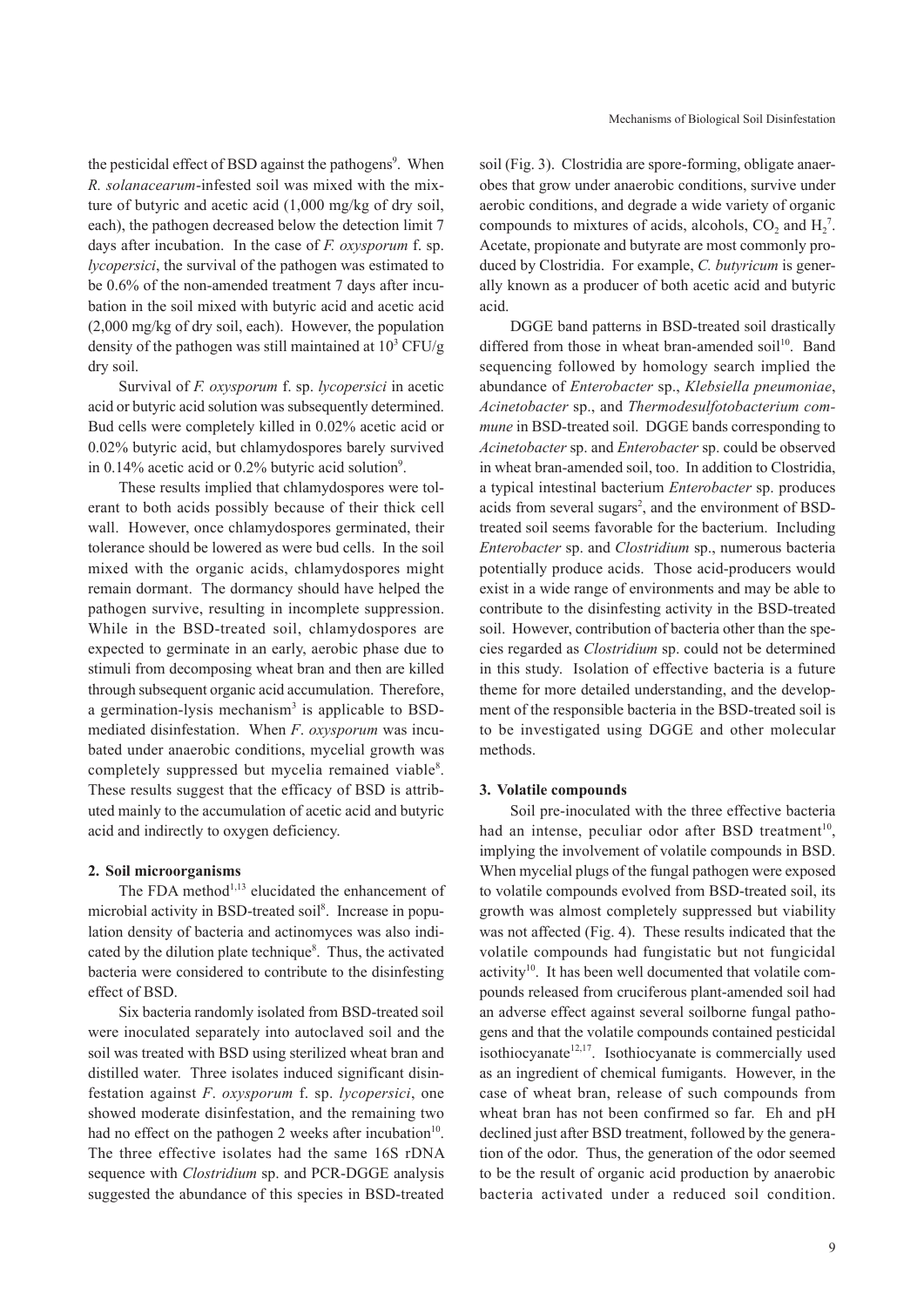N. Momma





**Fig. 3. DGGE bands of bacterial isolates that reproduced a suppressive effect similar to the BSD treatment**  Lane 1: wheat bran-amended soil, 2: BSD-treated soil, 3–5: bacterial isolate considered to be *Clostridium* sp. (Reproduced from Momma et al. (2007) with permission). Note that a band considered to be derived from *Clostridium* sp. was present in BSD-treated soil (arrow).

**Fig. 4. Effect of volatile compounds from BSD-treated soil**  Mycelial plugs of *Fusarium oxysporum* f. sp. *lycopersici* were exposed to the volatile compounds for 10 days. Left to Right: Control, Wheat branamended soil and BSD-treated soil.





#### **Fig. 5. Effect of BSD on bacterial wilt caused by** *Ralstonia solanacearum*

Two-week-old tomato seedlings were transplanted to each plot 8 days after BSD treatment and disease severity was measured every week. Disease severity was determined every week using the following formula; disease severity =  $\Sigma$  (individual disease score) / (3 × total number of plants)  $\times$  100. Individual disease scores are as follows: 0 = healthy, 1 = less than 1/3 leaves wilted,  $2 =$  more than  $1/3$  leaves wilted,  $3 =$  more than  $2/3$  leaves wilted or plant dead. BSD treatment was done as follows; wheat bran (6.0 kg) was mixed into each artificially infested field plot  $(3.0 \text{ m} \times 1.0 \text{ m})$ , the plots were flooded, covered with plastic film and incubated for two weeks. Tomato plants were also grown in non-treated pathogen-infested plots. A: Disease severity, B: Tomato plants 4 weeks after transplantation.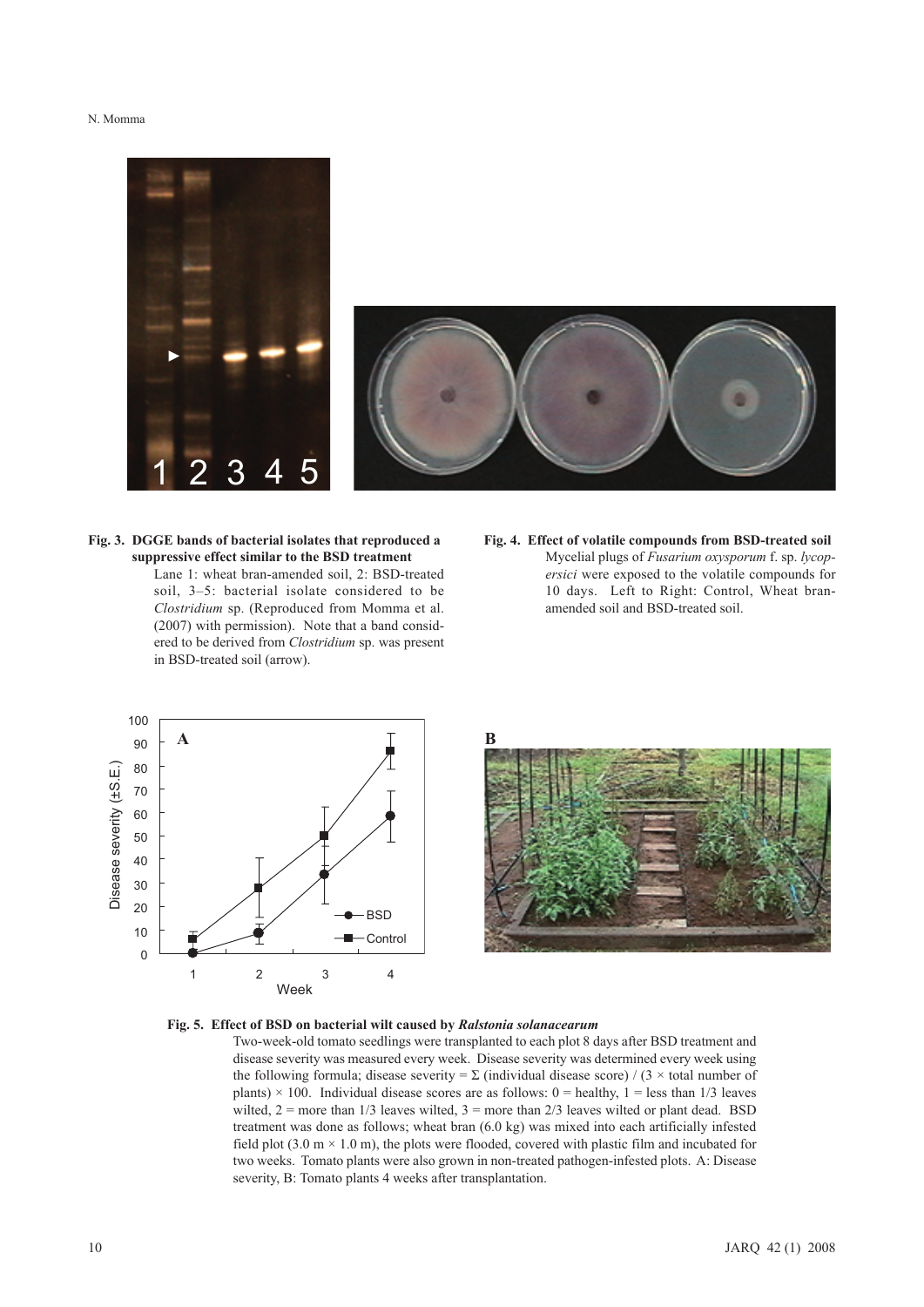Identification of active ingredients in BSD volatiles was, however, unsuccessful.

### **BSD under field condition**

In our field experiment, artificially infested soil in a plot  $(3.0 \text{ m} \times 1.0 \text{ m})$  was treated by BSD. The plot was amended with 6.0 kg of wheat bran, flooded, covered with plastic film and incubated for 2 weeks. The soil was tilled 4 times every 2 days and then, two-week-old tomato seedlings were transplanted to the plot. Disease severity was determined every week using the following formula: disease severity =  $\Sigma$  (individual disease score) / (3 × total number of plants)  $\times$  100. Individual disease scores are as follows:  $0 =$  healthy,  $1 =$  less than  $1/3$  leaves wilted,  $2 =$ more than  $1/3$  leaves wilted, and  $3 =$  more than  $2/3$  leaves wilted or plant dead.

BSD treatment delayed the occurrence of bacterial wilt of tomato and decreased disease severity in comparison with the untreated control (Fig. 5). However, the disease control efficacy might not be fully acceptable to growers because resurgence by the surviving pathogen would possibly be a problem.

It is often difficult to achieve sufficient disinfestation deep in the soil. The difficulty in permeation of the BSD effect was partially overcome by using molasses instead of wheat bran because it percolated downward through soil<sup>16</sup>. Even with this improvement, control of soilborne bacteria may still remain difficult. A small number of bacterial cells that survive can multiply explosively and establish quickly under favorable conditions, causing severe disease. To alleviate the risk, BSD should be combined with other disease management strategies such as compost amendment, the use of resistant cultivars, crop rotation, and field sanitation.

In the case of pathogenic *F. oxysporum*, however, this may not be the case, because the pathogen is not as competitive as true saprophytes for organic matter and because it may take longer for population build-up to the threshold for disease occurrence than bacterial pathogens. Nevertheless, there may be a concern about fungal diseases other than Fusarium wilt such as damping-off disease which is enhanced by residual fresh organic matter. This can be overcome by optimizing the amount of organic amendment, taking long enough intervals after BSD treatment until transplantation, and/or choosing an appropriate growth stage of seedlings for transplanting.

# **Conclusion**

The results from Momma et al. $8,9$  suggest that BSD is a practical disease management strategy for controlling

pathogenic microorganisms. Its efficiency is mainly attributed to the accumulation of acetic acid and butyric acid produced by anaerobic soil bacteria. Involvement of volatile compounds in BSD-mediated disinfestation was also suggested but active ingredients were not clarified. However, BSD should be incorporated into an integrated pest management strategy, because of its efficacy against many plant pests $13,14,18$ .

Standard methods must be established to apply BSD in different fields. The amount of organic amendment and sufficient water content level are principal determinants of BSD to be optimized. As mentioned above, accumulation of organic acids is the key factor in BSD and is accelerated through the decomposition of organic materials under reduced conditions. A reduced condition is first induced by oxygen consumption by soil microorganisms and then, maintained by plastic film and irrigation water which prevent an oxygen supply from the atmosphere. In addition, free soil water acts as a carrier of active ingredients, such as organic acids. Therefore, disinfestation efficacy may be predicted by determining Eh and/or pH, and these parameters would be useful for developing standard methods adapted for each field. Depending on the scale of a field and the kind of organic amendment, one should choose an appropriate way or tool to exploit and operate BSD in terms of organic material, irrigation and covering of the soil surface. Because molasses can be thinned with water and supplied through irrigation tubes, the use of molasses is promising in that it reduces the grower's labor in applying an organic amendment.

In conclusion, BSD can be used as one of the alternatives to chemical fumigation and should be helpful to promote and maintain environmental safety.

# **References**

- 1. Adam, G. & Duncan, H. (2001) Development of a sensitive and rapid method for the measurement of total microbial activity using fluorescein diacetate (FDA) in a range of soils. *Soil Biol. Biochem*., **33,** 943–951.
- 2. Balows, A. et al. (1991) The Prokaryotes: a handbook on the biology of bacteria 2nd ed. Springer-Verlag, New York, U.S.A., 1800, 2807.
- 3. Chinn, S. H. F. & Ledingham, R. J. (1961) Mechanisms contributing to the eradication of spores of *Helminthosporium sativum* from amended soil. *Can. J. Bot.*, **39,** 739–748.
- 4. Gamliel, A., Austerweil, M. & Kritzman, G. (2000) Nonchemical approach to soilborne pest management organic amendments. *Crop Prot.*, **19**, 847–853.
- 5. Katan, J. (2000) Physical and cultural methods for the management of soil-borne pathogens. *Crop Prot.*, **19**, 725–731.
- 6. Kita, N. (2004) Practical use of the hot water soil sterilization in agricultural production. *PSJ Soilborne Disease*